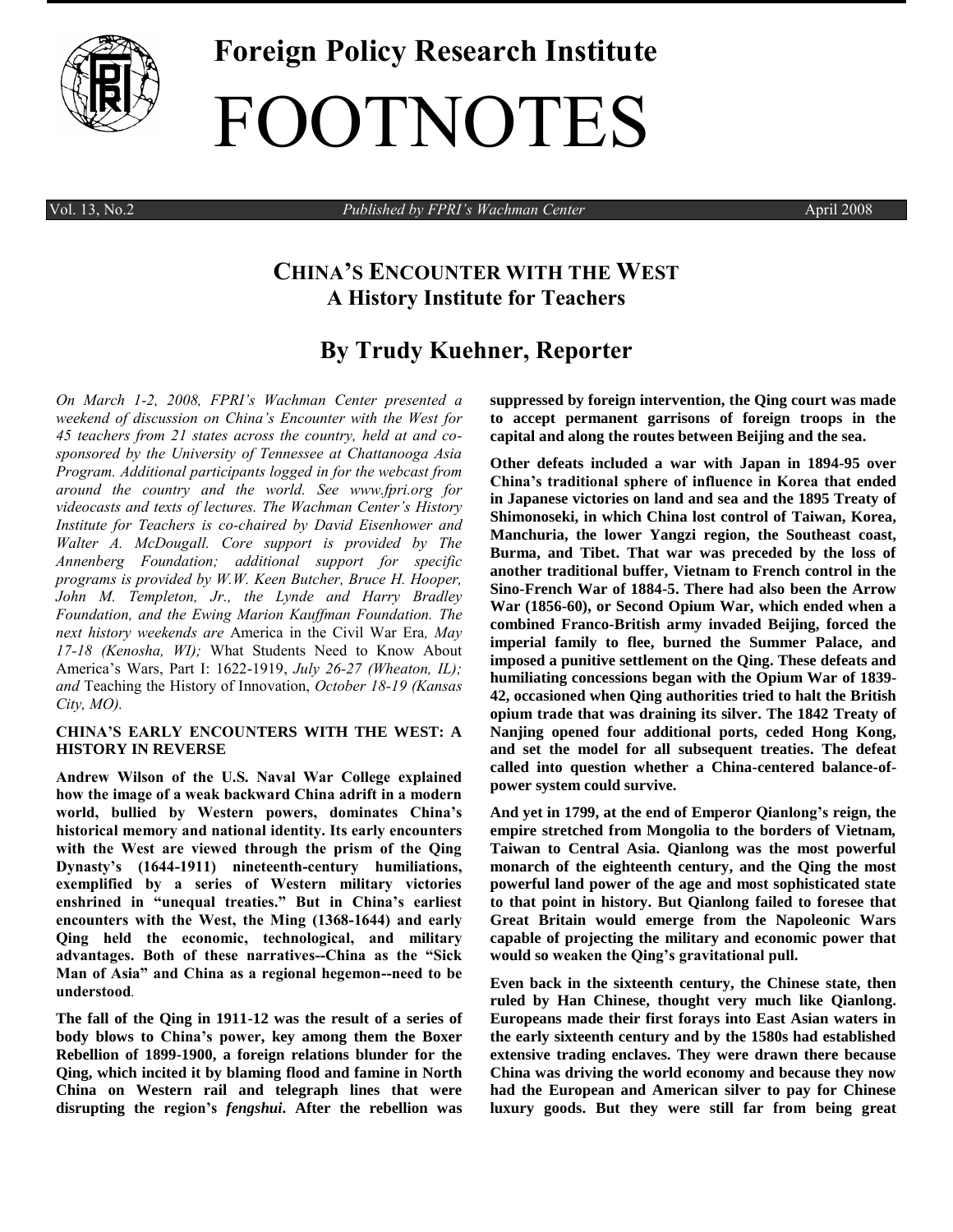**Western powers. They were bit players in a regional drama that culminated in the the Imjin War (1592–98) between Ming China, its Korean ally (the Choson dynasty) and Toyotomi Hideyoshi's Japan. This was the first globalized war, and the ultimate victor was Ming China.**

**China today is no longer a failed state, nor is it a regional hegemon. Its economic pull is powerful, but it has neither the hard nor the soft power that the high Qing or the late Ming states enjoyed. But whereas Qianlong and the late Ming viewed their empire as at the apex of the family of nations, Chinese today have been conditioned to see China as a victim and to view with skepticism rosy projections of the benefits of further relaxing what we view as anachronistic claims of sovereignty and authoritarianism.**

# **POLITICAL IDEAS**

**Edward Friedman of the University of Wisconsin explained China's tradition of borrowing, including political ideas. When China first rose, around 450 CE, it borrowed a great deal from its south: wet rice from Cambodia, shipbuilding from the Malays, fabric dyes from India. But China in the sixteenth century began to focus more in a continental direction, moving away from the oceans. By taking itself out of interaction, China made itself backwards, vulnerable to even a small island country like Britain.** 

**The Chinese view of its history turns on the Opium War: it was doing wonderfully, but was weakened by the capitalist imperialists. Confronted by the industrializing nation-state, China froze a certain vision of its past as its tradition. China today believes that it is again becoming the glorious power it supposedly always was owing to its superior Confucian culture and tradition.**

**Friedman warned against thinking in categories that pit an ancient, deeply rooted "tradition" against an alien, imported Western "freedom." Since the late nineteenth century, many Chinese have risked their lives to try to bring freedom to China, including in the June 1989 Tiananmen massacre.** 

**China's entrenched interests inveigh against constitutional governance as alien Westernization and have a large stake in our equating democracy with the West. But political liberties are not alien to Asian cultures: Japan modernized without surrendering its culture, as have Taiwan and South Korea. Actually, more people enjoy democracy in Asia than in any other world region. The notion of Western democracy comes out of the Cold War, in which the CCP got its idea that democracy was a Western evil, a dictatorship of capitalist imperialists. Chinese are taught to identify it with problems in Kosovo, Lebanon, Hamas, and India. Most politically conscious Chinese seem persuaded that Chinese authoritarianism is rooted in deep Chinese tradition and is the source of China's rise. "Chineseness" keeps out an immoral West of divorce, abandoning elderly parents, and the spreading of HIV/AIDS.** 

**It is therefore difficult to imagine the Beijing regime democratizing in any foreseeable future. Neither of the country's two political camps--the economic reformists and left conservatives (or right populists)--is promoting democracy. The economic reformers will likely keep on winning in a relatively stable China, but they will do so by** 

**making huge side payments to the left conservatives, including continued military budget gains. If the economic reformers do not hold onto power, the left conservatives' agenda will win out, not alien Western democracy.** 

## **ECONOMIC INFLUENCE**

**Thomas Rawski of the University of Pittsburgh recalled that in the 1960s, the China development literature focused on two themes, both of which were mistaken: (1) that participation in the international marketplace was unlikely to help poor countries develop; and (2) that China's culture and social structure were inimical to development.** 

**China was already becoming an important factor in the world economy in the late sixteenth century, when the discovery of the New World and its silver led to a price revolution in Europe. Chinese traders were willing to pay much higher prices for the silver than the Europeans, and most of the Mexican silver ended up in China, where it fueled economic expansion.** 

**Beginning in the nineteenth century, the unequal treaty system imposed a free trade regime on China, which was required to allow more or less unlimited trade in commodities and then foreign investment. China's opening led to price integration. By the end of the 1880s, the price of rice in Shanghai, for example, was linked to the price of rice all up and down the Yangtze River Valley, and also linked to the international price. This tied everybody in the Yangtze River area, anybody who grew, ate, or traded in rice, into the international system. The kind of commodities China was able to sell into the international market under this forced free trade regime were low in price and labor intensive, such as tea and silk. So this trade increased demand for China's labor, shifting the economy's production structure in the labor-using direction.**

**Notwithstanding the country's long history of scientific and technological accomplishment, the Industrial Revolution took longer to get to China than to Japan because, unlike the population of a small island country like Japan, most of which (e.g., the founder of Toyota) lived near enough to treaty ports to be exposed to new ideas, most Chinese had little chance to find out about new technologies, living in inland places beyond their reach. Moreover, the Chinese government lacked the resources to devote to development.**

**The republican period saw considerable foreign investment and the extension of telegraph and railroads, which reduced the communication costs on trade. There was also dramatic change prior to World War II in the monetary sector, a shift from metallic to paper currency, which cut transaction costs. During the Depression, Chinese banks were so successful in persuading people to hold banknotes rather than silver that the Chinese money did not decline, despite massive outflows of silver, and China experienced no monetary contraction.**

**When the ROC established its headquarters in Taiwan in 1949, it sought to build its economy by avoiding international trade and instead pursuing self-reliant development. But then in the late 1950s a group of academics persuaded the Taiwan government to participate in the international economy. This was such a success, the idea of taking advantage of rather than hiding from globalization spread**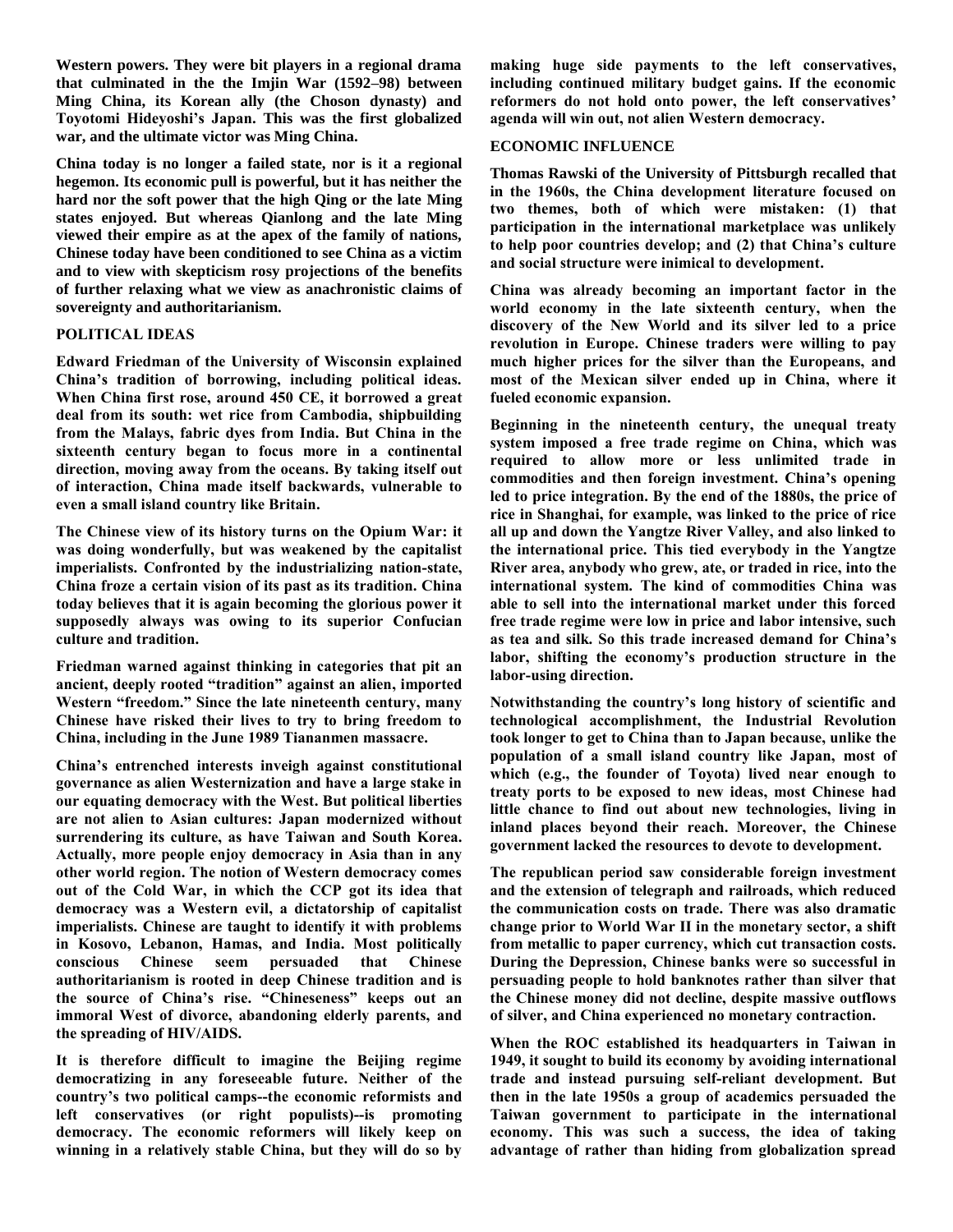**across Asia, most recently to China, with enormously beneficial results.**

**The economic boom in China over the last thirty years is a major event in global economic history. China has grown faster over these years than even Japan in its high-growth period. China is well aware of the enormous shift in its economic, technological, security, and diplomatic power given its boon. Expanding its military accordingly is part of its plan, and the community of nations will have to adjust to this. Because China depends on economic growth for stability and legitimacy, and because its economic growth is deeply linked to the global economy, its policymakers are more inclined to cooperate than to look for conflict. This creates opportunities for leaders of China's trade and diplomatic partners.**

## **LEGAL LEARNING**

**Jacques deLisle, director of FPRI's Asia Program and Professor of Law at the University of Pennsylvania, explained how in China's legal encounter with the West, there were frictions as early as 1800, when a British gunner fired a salute and accidentally hit some Chinese ships, killing a few Chinese. China, fearing that the gunner would not be punished, demanded that he be handed over; they then strangled him. This was the beginning of Western rejection of subjection to the Chinese legal system.**

**The West included in its unequal treaties of the nineteenth century the creation of "foreign" courts for cases involving foreigners. With China forced open and under pressure to reform its legal system, many Chinese recognize the weaknesses in their system, and Chinese intellectuals started seriously studying Western law. The West, however, did not feel that China rated international law even if it studied it. Only the club of civilized, "Christian nations" were fit to enjoy the rights of sovereign states under international law. In any event, the notion emerged in China that there was something about constitutional governance that explained the West's power and that the sovereignty of the emperor could be reconciled with things borrowed from the West.** 

**Missions were sent out to the West to study the way things were done, and a Qing constitution was put in place to save the country from the dire straits into which it had fallen. Finally, after the fall of the Qing comes revolutionary change in the person of Sun Yatsen. Sun did not feel that the Chinese were quite ready for democracy. While a constitution had been passed, it was thought that the country needed a period of tutelary democracy. That notion of a good set of laws on the books but a sense of being unready to implement them arguably still has resonance today. Mao, who founded the PRC, borrowed a great deal from the West, too, but more often from the Soviet Union. It is a notion of governance that accepts mass input, but citizens don't have many rights or claims against the state.** 

**Since the reform era began in 1979, China has had assistance from the UN and NGOs on administrative procedure, contract law, securities law, company law, and intellectual property law. There are constant flows of legal delegations between Chinese and Western jurists. The diffusion of Western legal ideas is also aided by joint legal programs with Western schools. Another important channel is Hong Kong,** 

**which still has a British-style legal system that interacts on a daily basis with the Chinese legal system. Law firms are another channel, since most large Western firms now have offices in Shanghai and/or Beijing.**

**Other important ways information gets in include the media, especially the internet, and through China's undertaking international legal obligations (e.g., in the WTO) to change its domestic laws. After many years of rejecting international human rights as a Western plot, China has signed on to the idea that there are universal human rights. It has signed the International Covenant for Economic, Social and Cultural Rights and the International Covenant on Civil and Political Rights. China's constitution now ensures freedom of speech and assembly, religion, from unreasonable search and seizure. (Still, under Chinese law, one can, for example, be detained without trial for three years.)**

**Foreign law also gets in through domestic legal mechanisms designed to attract foreign capital, or when Chinese firms go outside China to seek capital. Listing on the NYSE or HKSE requires conformance to their law on transparency, reporting, and company structure issues (though these can be undermined by establishing subsidiaries). Similarly, trade consequences lead to backward pressure into China to change its laws to conform to other countries' domestic laws.**

**There are also indirect pressures on China to strengthen its environmental laws, with its pollution going over to Korea, and even Hong Kong on bad days. SARS led to pressure on China to strengthen its public health law. Finally, as Chinese parties litigate and sue abroad, they learn and adapt to outside laws.** 

**China has a strong notion of sovereignty that is noninterference in other states' domestic, political, legal and human rights systems. There is now talk of a Beijing consensus--a market-oriented, politically authoritarian, not terribly human rights regarding, opaque state system. This sells well in some African countries and elsewhere. That has part of the success of China's recent diplomacy, which has now been cast as a quest for a harmonious world.**

#### **TAIWAN AND HONG KONG**

**Nancy Bernkopf Tucker of Georgetown University explained why Taiwan and Hong Kong have always been crucial symbols of China's emergence as a strong state in the international system, fundamental to the CCP's legitimacy and a continuing challenge to China's nationalism and its potential as a great power. To China, so long as Hong Kong and Taiwan remain beyond its control, its century of humiliation at the hands of Westerners is not over.** 

**The territories of Taiwan and Hong Kong became pawns in the struggle between China and the West early on, but not until the West arrived in force in the mid-nineteenth century did they constitute a danger to China's development. The treaty that ended the Opium War gave to the British Hong Kong island, at that time a barren outcrop. That territory was supplemented in 1860 by the Kowloon Peninsula, and then in 1898 by a 99-year lease on the New Territories. Acquisition of the New Territories, which make up about 90 percent of Hong Kong's territory, made it possible for Hong Kong to survive.**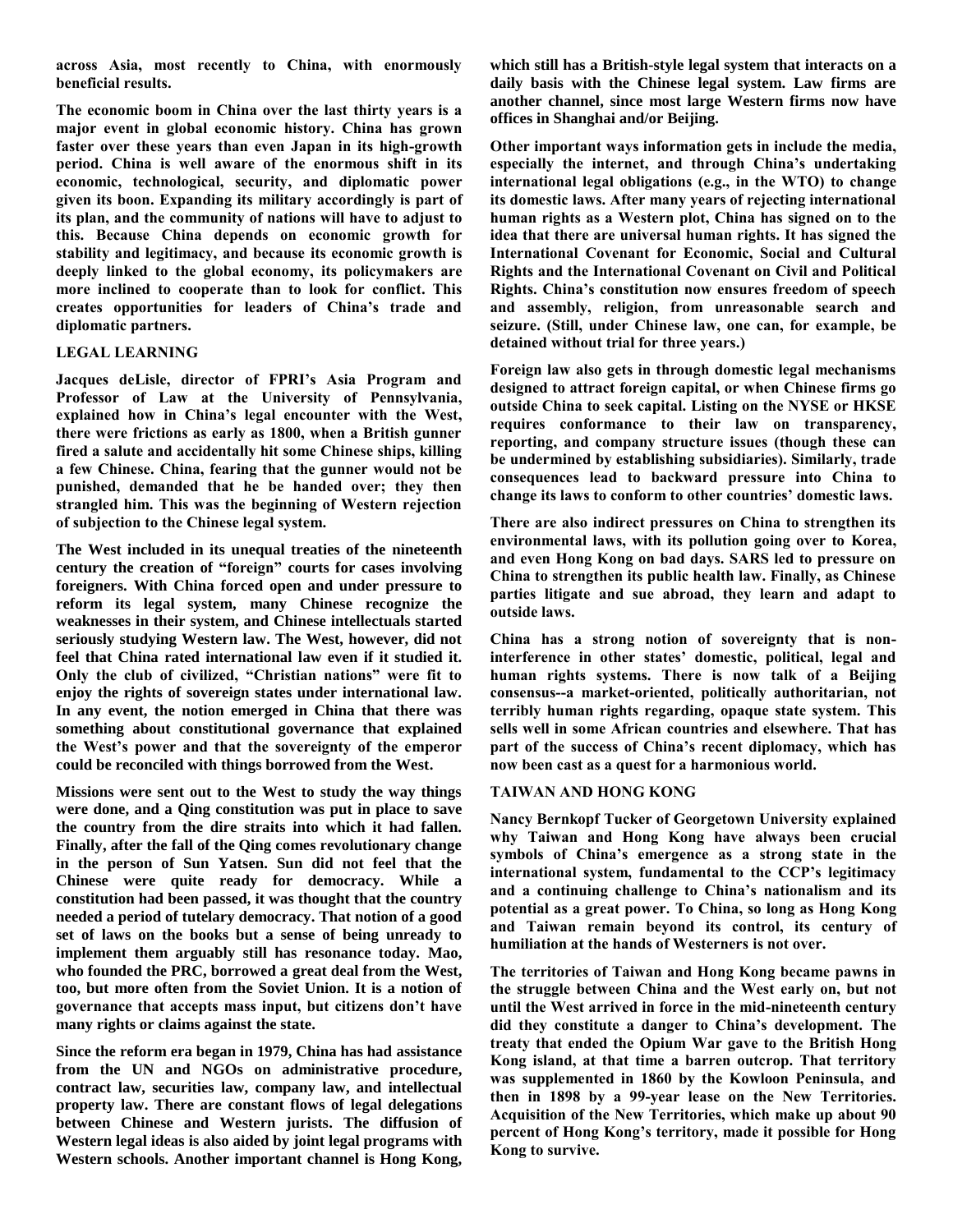**China found itself increasingly vulnerable to foreign incursions. Even worse, London managed to use Hong Kong's extraordinary harbor to undermine the livelihood of cities like Huangjo along the coast, and then turned it into a political refuge for those who sought to overthrow China's government. At the end of the century, foreign greed led to a "scramble for concessions," partitioning China into spheres not effectively controlled from the center. This encouraged Japan to seek security by projecting its own strength through territorial acquisition. In 1894-5, Japan waged a spectacularly successful war against China, as a result of which Taiwan became part of the Japanese empire.** 

**Hong Kong and Taiwan would remain in foreign hands well into the twentieth century. Hong Kong survived as a Western enclave dependent for water and food on China but ruled as a colony from London, host to a multinational expatriate community, both a military base and a center for espionage for the West. China had no choice but to permit this: in 1965 alone China earned \$500 million in foreign exchange from trade carried on through Hong Kong. And so China bided its time.**

**When the end of the 99-year lease was approaching, the British, not fully understanding Hong Kong's symbolic significance, believed the Chinese might be willing to leave Hong Kong in their hands. But the Chinese insisted upon ending that relationship. The 1984 Sino-British agreement rolled back British control. China implemented a policy of one country, two systems, which originally was intended to facilitate unification with Taiwan but which it decided to put into effect vis-à-vis Hong Kong. Hong Kong became a special administrative region of China, ostensibly autonomous, its foreign relations and defense policy in Chinese hands but internal affairs under local control. Democracy has not been eliminated, but it has been much delayed-- the first direct election of the chief executive is expected to occur no sooner than 2017.** 

**In Taiwan, when the Japanese were ousted in 1945, Americans became the decisive force on the island. Taiwan became home to what Beijing would consider a rump regime protected by capitalist enemies. Washington and Taipei work together cautiously and distrustfully, but nevertheless, this wary partnership has managed to keep China at bay decade after decade.** 

**In 1982, under pressure from China to stop selling Taiwan arms, the U.S. came to an agreement with the mainland but also gave Taiwan six security assurances. Taiwan of course also had become a democracy, which came as a rude surprise to China, as did the resilience of Taiwanese and the continued power of Taiwan's military. Over the past decades, as a distinct Taiwanese identity has evolved, China's leaders have rallied people on the mainland in demonstrations against changes in Taiwan. China has sought to intimidate, divide and conquer, and even to bribe Taiwan's people into renouncing independence. It has fired missiles in Taiwan's direction, passed an anti-secession law, and passed trade deals aimed specifically at commerce, agriculture, industry, in the southern part of Taiwan, the stronghold of pro-independence forces, thereby sending a warning to Taiwanese not to support pro-independence parties, if they want continued prosperity.**

**Taiwan remains the only important irredentist issue that continues to roil Chinese nationalism. Whether Taiwan is eventually absorbed, remains separate, or becomes independent, and how that result is achieved, could end up triggering the first hot war between nuclear armed great powers. Much as Americans might say, "That's crazy, why would we want to go to war over Taiwan?" it's very possible. We should all be thinking about that and teaching students why this is an important problem that they need to understand if we are to avoid that future.**

## **CHANGING SECURITY RELATIONSHIPS**

**Warren I. Cohen of the University of Maryland, Baltimore County, observed that while Chinese elites have long spoken about the century of humiliation, the years in which their country was plagued by foreign imperialists, they speak less of the humiliations they inflicted on their neighbors over thousands of years of building their empire, in which effort the Chinese were no less ruthless than the Europeans, Japanese, or Americans in the creation of theirs. There is no reason to expect China now to act any less ruthlessly than have other great powers over the millennia.** 

**China's GNP is expected to surpass that of the U.S. by midcentury, and China intends to become a great power and to achieve preeminence in East Asia. Most analysts project that China's ascent will stay on track, but it may not. There is massive dissatisfaction in the countryside with corruption, rural youth are poorly educated, inequality is pronounced, and demographic and environmental problems are growing, as are problems of tainted food, water, and medicine. China also faces rising labor costs as foreign-owned factories move to Vietnam, Bangladesh, and Indonesia, where they can find still cheaper labor.** 

**The odds are that the government will prevail, but with declining legitimacy because of the corruption and inequality. It has a monopoly on force and has demonstrated its willingness to use it, and it has done a good job of controlling the flow of information. In the cities, it offers national pride, material benefits, and social freedom beyond comprehension 15-20 years ago in exchange for its continued rule.** 

**China will not in our lifetimes have a military capable of challenging the U.S. Nonetheless, the enormous buildup of Chinese submarine forces is worrisome. It is clearly targeted at the U.S. in case of a conflict over Taiwan. In the mid-1990s, Chinese leaders, especially Jiang Zemin, made stable U.S. relations their highest priority, since they needed the American market and U.S. technology. That strategy was sorely tested in 1999. First, President Clinton mishandled Chinese efforts to enter the WTO. Then NATO attacked Serbia during the Kosovo crisis, which the Chinese perceived as a precedent for U.S. interference in sovereign states' affairs. Then came NATO's accidental bombing of the Chinese embassy in Belgrade in 1999, which many Chinese will never believe was an accident. All of this prompted intense debate within China over its foreign policy. In the end, Jiang prevailed, and when the next crisis occurred (in April 2001, when a U.S. spy plane collided with a Chinese interceptor), his policy survived again. After 9/11, the improvement in relations between Sino-U.S. accelerated. The Chinese were happy to join the war on terror, particularly**